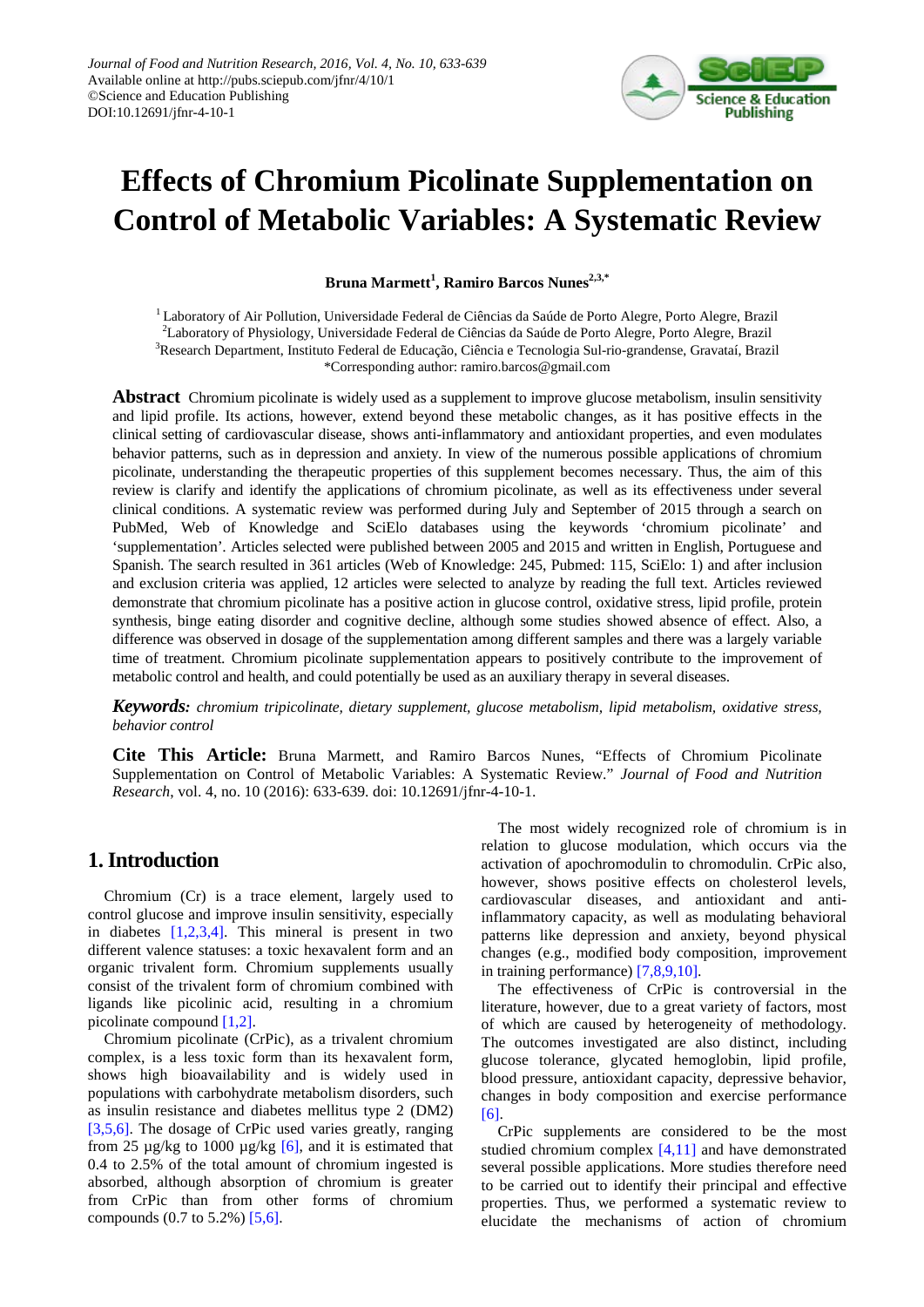picolinate and its benefits in populations with different health conditions.

# **2. Aim**

The aim of this systematic review was to elucidate the actions of chromium picolinate and its effects in different clinical conditions.

# **3. Methods**

In this study, we performed a systematic review of the literature regarding the supplementation of CrPic and its effects. A search was performed during July and September of 2015 on the Public Medline (PubMed), Scientific Electronic Library Online (SciELo) and Web of Knowledge databases using the keywords 'chromium picolinate' and 'supplementation'.

<span id="page-1-0"></span>Articles that were selected included only those: 1) published between 2005 and 2015, so that data included were recent; 2) written in English, Portuguese or Spanish; 3) based on randomized clinical trials with adults and

elderly  $(18 - 75$  years); 4) based on experimental studies performed with rats or mice; 5) investigating supplementation of chromium picolinate; 6) implementing supplementation doses between 100 and 1000  $\mu$ g/kg/day; and 7) with a therapy period of at least four weeks. An article was not selected if it: 1) had no abstract; 2) included patients using medications for glucose control; or 3) involved CrPic supplementation administered by methods other than gavage.

Articles that were selected underwent full-text analyses. The analyses consisted of reading the article and drafting a table with data collected from each study, showing authors/date, sample, methodological aspects and main results. It was thus possible to identify the main outcomes of the studies.

# **4. Results and Discussion**

The search found 361 articles (Web of Knowledge: 245, Pubmed: 115, SciElo: 1). Only 12 articles met the selection criteria [\(Figure 1\)](#page-1-0). The data collected are described in [Table 1](#page-2-0) and [Table 2.](#page-2-1)



**Figure 1.** Selection of articles through the inclusion and exclusion criteria application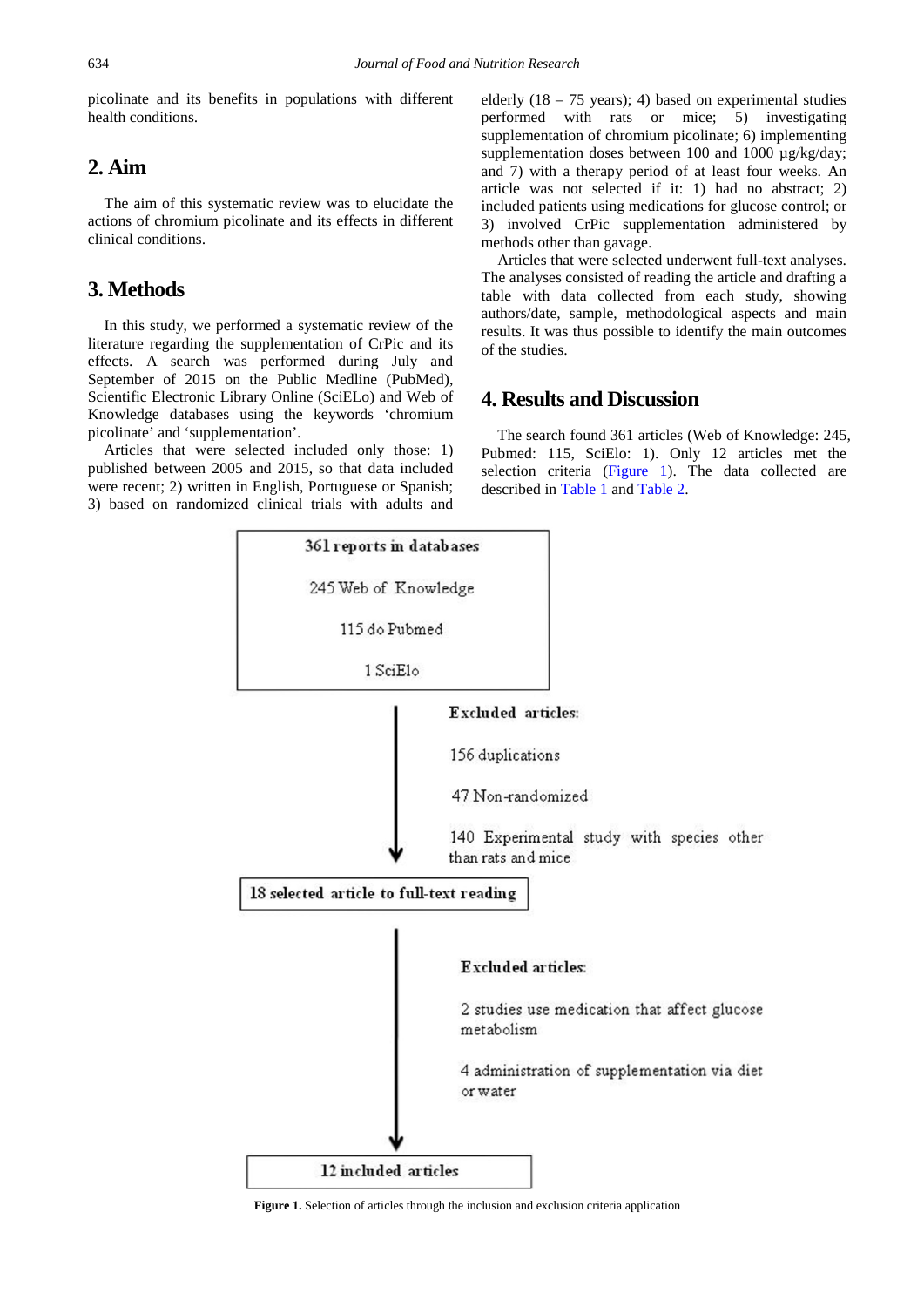<span id="page-2-0"></span>

| Table 1. Controlled clinical trial selected to review |                                                                           |                                                                                                                                                                             |  |
|-------------------------------------------------------|---------------------------------------------------------------------------|-----------------------------------------------------------------------------------------------------------------------------------------------------------------------------|--|
| Author/vear                                           | <b>Intervention</b>                                                       | <b>Main Outcome</b>                                                                                                                                                         |  |
| Brownley et al., 2013                                 | Receive placebo or 600 and $1000\mu$ g/day of<br>CrPic for 6 months       | ↓ fasting plasma glucose<br>↓ binge eating<br>$L$ weight<br>HbA1c normalized in 86% of patients under CrPic treatment                                                       |  |
| Masharin et al., 2012                                 | Received $500\mu$ g 2x/day for 16 weeks                                   | ↑ serum chromium levels and urinary<br>$\leftrightarrow$ insulin sensitivity, body composition, muscle biopsies, PCR<br>analyses, BMI, truncal fat or lipid levels          |  |
| Ali et al., 2011                                      | Offered 2 dosages $(500 \text{ or } 1000 \text{ µg/day})$ for<br>6 months | $\leftrightarrow$ glucose and insulin levels, insulin resistance                                                                                                            |  |
| Krikorian et al., 2010                                | Received 1000 µg/day of CrPic for 12 weeks                                | ↑ cognitive control and cerebral function<br>$\leftrightarrow$ depressive symptoms<br>↑ brain activation                                                                    |  |
| Cefalu et al., 2010                                   | Offered $1000\mu$ g/day CrPic for 24 weeks                                | $\leftrightarrow$ body fat and composition measures of "responders" and<br>"nonresponders"<br>Imyocellular and intrahepatic lipid in "responders"<br>and<br>"nonresponders" |  |
| Iqbal et al., 2009                                    | Offered 1000µg/day CrPic for 16 weeks                                     | facute insulin response to glucose<br>$\leftrightarrow$ glucose metabolism, body weight, serum lipids, inflammation<br>and oxidative stress                                 |  |
| Wang et al., 2007                                     | Received 1000 µg/day of CrPic for 6 months                                | $\uparrow$ response to chromium treatment in insulin resistant patients                                                                                                     |  |
| Vrotvec et al., 2005                                  | Received 1000µg CrPic for 3 months                                        | ↓ QTc interval of diabetic patients                                                                                                                                         |  |

BED: binge eating disorder; BMI: body mass index; CrPic: chromium picolinate; DM: diabetes mellitus; HbA1C: glycated hemoglobin; PCR: protein C reactive.

<span id="page-2-1"></span>

| Table 2. Experimental research selected to review |                                                                                                           |                                                                                                                                                                                                                                                                                                                                                                                      |  |
|---------------------------------------------------|-----------------------------------------------------------------------------------------------------------|--------------------------------------------------------------------------------------------------------------------------------------------------------------------------------------------------------------------------------------------------------------------------------------------------------------------------------------------------------------------------------------|--|
| <b>Author/vear</b>                                | <b>Intervention</b>                                                                                       | <b>Main Outcome</b>                                                                                                                                                                                                                                                                                                                                                                  |  |
| Seif et al., 2014                                 | Received 200µg/day of CrPic via gavage for 10<br>weeks                                                    | Platelet hyperaggregability<br><b>IRisk of cardiovascular disease</b><br>↑Improve lipid profile<br>Normalize ADP, collagen-induced hyperaggregability and levels<br>of TX B <sub>2</sub>                                                                                                                                                                                             |  |
| Huang et al., 2014                                | Offered three concentrations of CrPic (25, 50, 100)<br>$\mu$ g/kg) for 15 weeks                           | <b>Macroangiopathy</b><br>$\downarrow$ mRNA expression levels of APN and apelin (100 $\mu$ g/kg CrPic)<br>$\angle$ Levels of HbA1C, AGES, APN, and apelin (100 $\mu$ g/kg CrPic)<br>$\uparrow$ NO and insulin levels and recover $\upbeta$ cells function (100 µg/kg)<br>$CrPic$ )                                                                                                   |  |
| Sundaram et al., 2013                             | Received 1000µg/kg of CrPic for 4 weeks                                                                   | TGSH levels and activity of antioxidant enzymes and plasma<br>antioxidants in DM<br>↓Plasma glucose in DM<br>Lipid peroxidation in DM<br>Activity of AST and ALT in DM                                                                                                                                                                                                               |  |
| Refaie et al., 2009                               | Received supplementation in low (23µg/kg/day) and<br>high doses $(100 \mu g/kg/day)$ of CrPic for 4 weeks | ↓FBG in diabetic in dose depend.<br>$\leftrightarrow$ FBG in normal rats<br>†Mitochondrial β-oxidation of FFA<br>toxidative stress in liver and brain of normal rats<br>↑ Antioxidant system in diabetic rats<br>Total protein and [RNA] in brain and liver of normal rats with<br>high dose of CrPic<br>Total protein in brain and liver of diabetic rats with low dose of<br>CrPic |  |

ADP: adenosine diphosphate; AGES: advanced glycation end products; ALT: alanine transaminase; APN: adiponectin; AST: aspartate transaminase; CrPic: chromium picolinate; DM: diabetes mellitus; FBG: fasting blood glucose; FFA: free fatty acids; HbA1C: glycated hemoglobin; NO: nitric oxide; TX B2: thromboxane B2.

#### **4.1. Glucose Control**

Studies that focused on effects of CrPic in diabetes showed an improvement of evaluated parameters. Decreases were observed in plasma glucose, fasting blood glucose (FBG), advanced glycation end products (AGES), glycated hemoglobin (HbAc1), and glucose area under the curve (AUC), while an increase in insulin sensitivity level was observed, demonstrating a recovery of function for hepatic β cells. A reduction in macroangiopathy was also observed after CrPic supplementation [\[12,13\].](#page-5-6) In a study by Cefalu and colleagues [\[12\],](#page-5-6) patients with DM2 were classified as 'responders' and 'non responders' to CrPic treatment. Interestingly, subjects classified as responders had significantly lower levels of HbAc1, fasting glucose and glucose AUC in supplemented groups. Wang and colleagues [\[14\]](#page-6-0) verified that insulin resistance is the major factor in determining whether a patient may respond on a clinical level to supplemental Cr, with insulin resistance representing approximately 40% of the variance in insulin sensitivity response to Cr after the treatment period.

CrPic was found to be related to improvement of glucose levels, including an increase in numbers of insulin receptors. Moreover, the influx of Cr in the cell activated apochromodulin, through biding with Cr, producing chromodulin. The chromodulin stimulated insulin signaling and consequentially improved translocation of GLUT-4 to the membrane. Chromodulin also induced the activation of substrates such as insulin receptor substrate (IRS) and phosphoinositide-3-kinase (PI-3K) in skeletal muscle and reduced protein tyrosine phosphatase 1B (PTP1B), leading to an increase in insulin sensitivity [\[1,2\].](#page-5-0)

Furthermore, Suksomboo and colleagues [\[6\]](#page-5-2) found an important reduction of HbA1c with CrPic that was similar to reductions exerted by antidiabetic agents. Thus, insulin stimulation and increase of glucose cellular uptake were promoted by CrPic supplementation, contributing to an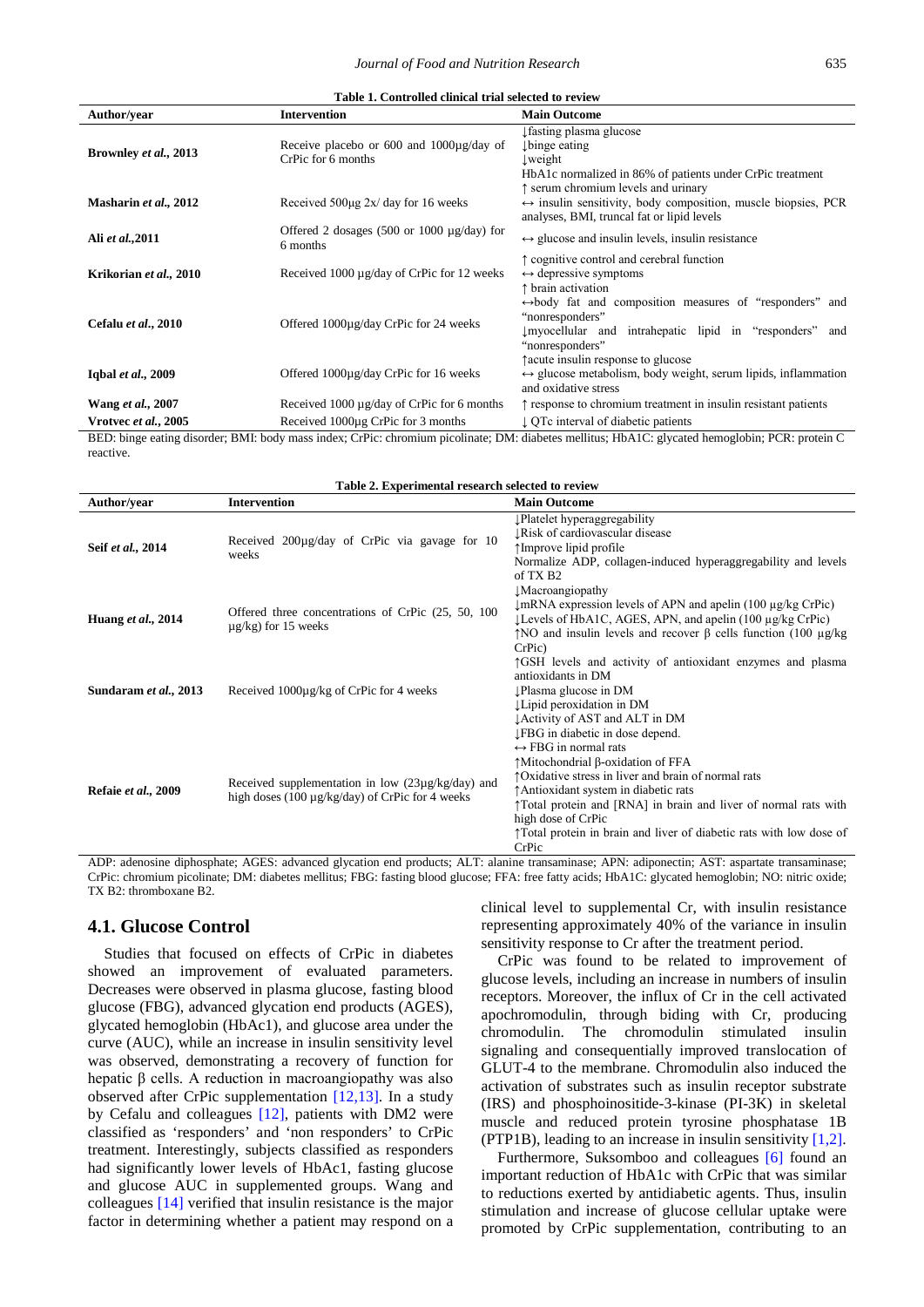improvement in glucose control and insulin sensitivity in diabetic subjects [\[6\].](#page-5-2) Also, treatment with CrPic demonstrate improvement trend in diabetic indicators, which is maintained by the end of the intervention and the washout period in groups with DM2 compared to placebo, according to Ahmad study [\[15\].](#page-6-1) Another study compared the odds of obtaining a higher HbA1c value between subjects taking general supplements and those taking supplements containing chromium and concluded that intake of supplements containing chromium is associated with a lower chance of having DM[2 \[16\].](#page-6-2)

Huang and colleagues [\[12\]](#page-5-6) observed that CrPic supplementation was able to reduce macroangiopathy, which is one of the main causes of comorbidity in DM2. This effect may be attributed to nitric oxide (NO) level increases, as these have been reported in others studies of CrPic supplementation. An increase in aortic relaxation mediated by endothelial NO was observed in chronically hypertensive rats that were supplemented with CrPic for 15 weeks, which resulted in an improvement of circulation and recovery after ischemia/reperfusion insult, suggesting that chromium may improve endothelium function and increase vasodilatation mediated by the endothelium. These results indicated a positive effect of CrPic on macroangiopathy in DM2 [\[17\].](#page-6-3)

#### **4.2. Oxidative Stress**

Sundaram and colleagues [\[18\]](#page-6-4) performed a study using diabetic rats which found an antioxidant activity of CrPic. The results showed increases in glutathione (GSH), catalase (CAT), superoxide dismutase (SOD) and glutathione peroxidase (GPx) levels, as well as no enzymatic plasma antioxidants. Moreover, decreases in lipid peroxidation were found, as evaluated by malondialdehyde (MDA) concentrations. Likewise, Refaie and colleagues [\[19\]](#page-6-5) demonstrated an antioxidant role of CrPic supplementation through a decrease in hepatic and cerebral MDA concentrations, similar to hepatic and cerebral SOD, GPx and CAT activity in diabetic rats [\[18\].](#page-6-4) These findings indicate a preventive capacity of CrPic for oxidative damage induced by hyperglycemia, which is corroborated by both Al-Rasheed and colleagues [\[9\]](#page-5-7) and Sahin and colleagues [\[20\],](#page-6-6) who demonstrated a reduction in blood and kidney MDA concentration and increases in GSH, SOD, GPx and CAT activity in myocardium, respectively. Moreover, this improvement in oxidative stress has been related to decreases in tumor necrosis factor alpha (TNF-α) levels and nuclear factor-κB (NF-kB) inhibition [\[9,18,20\].](#page-5-7) The antioxidant and antiinflammatory action of CrPic has been observed in a number of studies and can be explained through multiple mechanisms, among them one which promotes the reduction of nitrite serum levels, leading to blocking the reaction of nitrite with superoxide (O−2•) and then decreasing peroxynitrite production [\[12,21\].](#page-5-6) In summary, CrPic may ameliorate oxidative stress and inflammatory response in patients with a pathologic status established [\[19\].](#page-6-5)

#### **4.3. Protein Synthesis**

Refaie and colleagues [\[19\]](#page-6-5) demonstrate an elevation in total protein and RNA concentration in the brain and liver of normal rats subjected to a high dose of CrPic over four weeks. No changes in DNA concentration or protein/DNA and RNA/DNA ratios were identified with this dose. A low dose of CrPic in diabetic rats was able to increase total protein in the brain and liver, but had no effect on protein/DNA and RNA/DNA ratios. In diabetic rats that received a high dose of CrPic, there was an increase in hepatic and cerebral RNA concentration, as well as protein/DNA and RNA/DNA ratios, whereas DNA concentration remained unchanged.

Ratios of protein/DNA and RNA/DNA reflect protein synthesis per cell. These parameters were assessed in the liver and brain in a study by Refaie and colleagues [\[19\],](#page-6-5) where it was shown that CrPic does not exert an effect on protein synthesis since these ratios were not altered [\[19\].](#page-6-5) Diabetic rats that received a high dose of CrPic, however, showed an increase in protein concentration levels, but not in ratios. This finding is likely related to an improvement in glycemic control and cannot be attributed to a direct effect of CrPic. In fact, improvement in glucose metabolism can promote better cellular activity and consequently cause an increase in protein synthesis. In this way, CrPic may exert an indirect positive effect on muscle mass increases [\[22\].](#page-6-7)

#### **4.4. Lipid Profile**

Lipid profile was assessed by Seif and colleagues [\[21\]](#page-6-8) in hypercholesterolemic rats that were fed a hyperlipidic diet. A decrease in platelet hyperaggregability and risk of cardiovascular disease was observed when CrPic supplementation was used, and an improvement in lipid profile was also detected. Similarly, Cefalu and colleagues [\[12,21\]](#page-5-6) demonstrated a decrease in myocellular and intrahepatic lipid levels in groups that received CrPic supplementation. In this way, CrPic appears to possess a property for lowering the risk of cardiovascular diseases, due to an enhancement in mitochondrial β-oxidation of free fatty acids (FFA), and may indirectly contribute to minimizing esterified cholesterol, which is responsible for the formation of atherosclerotic plaque [\[12,19,21,23\].](#page-5-6) Additionally, the findings of Vrotvec and colleagues [\[23\]](#page-6-9) suggest that intake of CrPic may lower cardiovascular risk in DM2, as a result of the potential function of CrPic in shortening the QTc interval of diabetic patients. CrPic therefore appears to be associated with a decrease of mortality in DM2.

The mechanism involved in lipid profile modifications is not clear and is speculated to occur based on CrPic improving the activity of protein kinase 5'-AMP-activated (AMPK). The increase in AMPK results in suppression of sterol regulatory element binding protein (SREBP-1), which contributes to synthesis of cholesterol, triglycerides, fatty acids and phospholipids. CrPic also inhibits acetyl-CoA carboxylase (ACC) by reducing malonyl-CoA, an enzyme involved in the synthesis of cholesterol, which increases fatty acid (FA) oxidation, leading to degradation of FFA. Likewise, a reduction in the synthesis of FA leads to a decrease in triglycerides (TG[\) \[21,24\].](#page-6-8)

Insulin sensitivity could be related to a modification of content of lipid in tissues, considering that an accumulation of lipids in muscle and liver impaired the signaling of insulin receptors. The beneficial effect found on lipid content analyses could be due to a cholesteroldependent mechanism exerted by CrPic that activates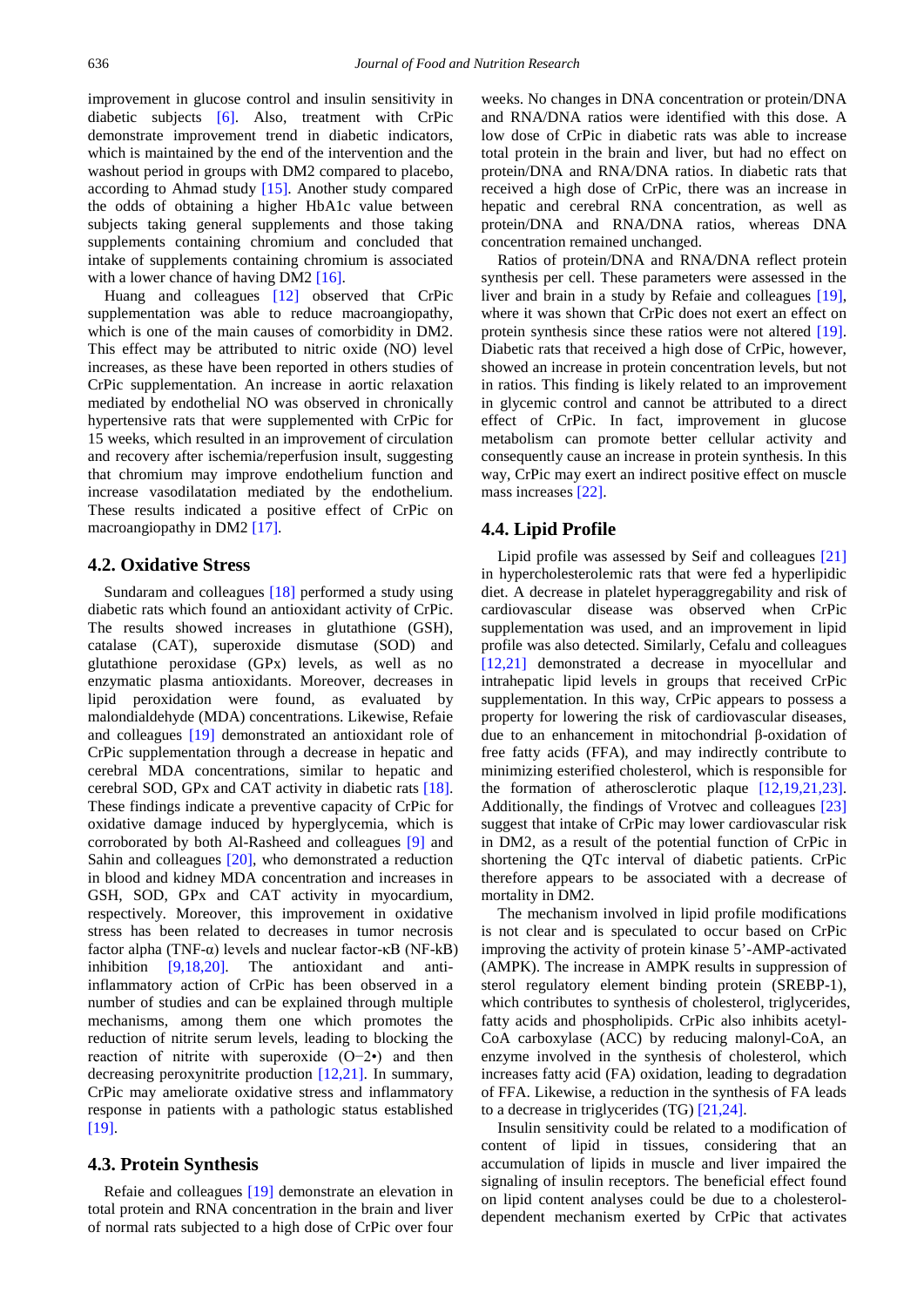GLUT-4 trafficking. CrPic supplementation may therefore lower blood glucose by altering the plasma membrane composition of cholesterol, thereby improving fluidity of the membranes of fat and muscle cells [\[12,25,26,27\].](#page-5-6)

#### **4.5. Binge Eating Disorder**

Effects of CrPic supplementation were also investigated in a study by Brownley and colleagues [\[13\],](#page-6-10) which demonstrated a reduction in episodes of binge eating in patients diagnosed with binge eating disorder (BED). A normalization of HbA1c was also detected in 86% of patients receiving CrPic treatment. The decline of binge episodes could be related to a possible action of CrPic involved in enhancing serotonin synthesis due to an improvement in insulin activity, which promotes an increase of tryptophan brain input, which is a precursor of serotonin. In addition, based on reciprocal the interaction between serotonin and dopamine through a directly synaptic connection, is possible that CrPic indirectly exerts an influence on dopamine function via serotonin receptors, 5-hydroxytryptamine receptors (5-HT) [\[28\].](#page-6-11)

Since these neurotransmitters are involved in the central control of food intake and energy homeostasis, abnormalities of pathways can be observed in individual diagnoses of BED [\[29,30\].](#page-6-12) CrPic normalized HbAc1, indicating an improvement in insulin action, which could indirectly influence serotonin synthesis and dopamine function. Additionally, effects of CrPic on the serotonin pathway were evaluated by a test of stress behavior in an experimental study. The results showed an antidepressant action of supplementation, and CrPic also increased the concentration of 5-HT in brain regions, which may improve expressed symptoms of depression and anxiety [\[10\].](#page-5-8)

#### **4.6. Cognitive Decline**

In a study by Krikorian and colleagues [\[31\],](#page-6-13) it was demonstrated that CrPic could enhance cognitive inhibitory control and cerebral function, indicating an increase in brain activation in a sample of older adults with early cognitive decline. The beneficial cognitive and neural actions were attributed to CrPic supplementation and appeared to be independent of metabolic functions modification because the absence of metabolic effect was detected. CrPic therefore improved brain activation and suppressed indicators of neurodegeneration, reducing the risk of developing dementia [\[31\].](#page-6-13)

Generation of β-amyloids, pro-inflammatory cytokines and cognitively impaired performance are related to neurodegeneration and Alzheimer's disease. Despite the capacity of CrPic to improve insulin metabolism and consequently attenuate the degeneration process, the mechanism of action is still unknown and further investigation is necessary to elucidate this topi[c \[32,33\].](#page-6-14)

#### **4.7. Absence of Effect**

Some studies controversially show no effects of CrPic supplementation. Masharani and colleagues [\[34\]](#page-6-15) demonstrated that CrPic does not exert beneficial effects in glycemic control and does not change sensitivity of insulin parameters in body composition, muscle biopsies, PCR analyses, body mass index (BMI) or truncal fat and lipid levels. Ali and colleagues [\[35\]](#page-6-16) demonstrated no changes in glucose level, insulin level, or insulin resistance, and even found a slight impairment in glucose metabolism. Both studies were performed on normoglycemic, non-obese samples and on patients with high risk of DM [\[34,35\],](#page-6-15) and the measures of body composition and weight remained unchanged after CrPic supplementation. In contrast, a study by Brownley and colleagues [\[13\]](#page-6-10) that was performed with pre-diabetic and overweight subjects demonstrated a reduction in body weight after 6 months of CrPic supplementation with one of two doses, 600 µg/day or 1000 µg/da[y \[12,13,34,36\].](#page-5-6)

When investigating metabolic syndrome, Iqbal and colleagues [\[36\]](#page-6-17) found no change in measures of glucose metabolism, body weight, serum lipids or measures of inflammation and oxidative stress with CrPic supplementation. Despite the apparent lack of effects, an increase in acute insulin response to glucose was detected. The lack of effects was attributed to a heterogeneous population, which did not include patients with diabetes. Kleefstra and colleagues [\[37\]](#page-6-18) also detected no significant effects on any variables and attributed this fact to a possible deficiency of Cr in patients, when compared to a previous study in China with patients without Cr deficiency.

A decrease in serum levels of Cr reported in studies may be related to an impaired metabolic function [\[9,38,39\];](#page-5-7) however, Cr consumption in the diet was not measured in these studies and thus there could be a bias in supplementation response. The lack of insulin resistant patients could also be a key factor in the absence of results in these studies [\[40\].](#page-6-19) In addition, recent reviews have concluded that chromium supplementation in patients with type 2 diabetes should not be recommended, in view of inconsistence in estimated chromium status and rare chromium deficiency [\[41,42,43,44,45\].](#page-6-20)

The beneficial effect of Cr could depend on physiologic and metabolic conditions of the population studied. Supplementation is unlikely to attenuate diabetes risk or modulate lipid and glucose metabolism in normoglycemic patients with normal lipid levels, or have an antioxidant effect on control groups. This indicates that the action of CrPic depends on the glucose tolerance of the sample, which corroborates findings that showed that insulin sensitivity was a determinant factor in response to CrPic treatment [\[12,40\].](#page-5-6)

#### **4.8. Side Effects, Interactions and Toxicity**

Studies Regarding the side effects, interactions and toxicity of CrPic, Iqbal and colleagues [\[36\]](#page-6-17) highlighted that CrPic was well tolerated and there were no adverse events. Refaie and colleagues [\[19\],](#page-6-5) in its experimental study, adopted a loss in 20% of body weight as toxic, and CrPic treatment showed a much less body weigh changes and was considered no toxic. As well as, other studies does not associate CrPic with any toxic effects [\[13,15,17,18,21,23,31,34,35,40\].](#page-6-10) 

The adverse effects of CrPic were not convincingly associated with the excess intake of chromium from food or supplements. However, data suggest that people with renal and liver disease may be susceptible to the adverse effects of excess levels of chromium. Moreover, it was not stipulated chromium Tolerable Upper Intake Level (UL), which is the highest level of daily nutrient intake, due to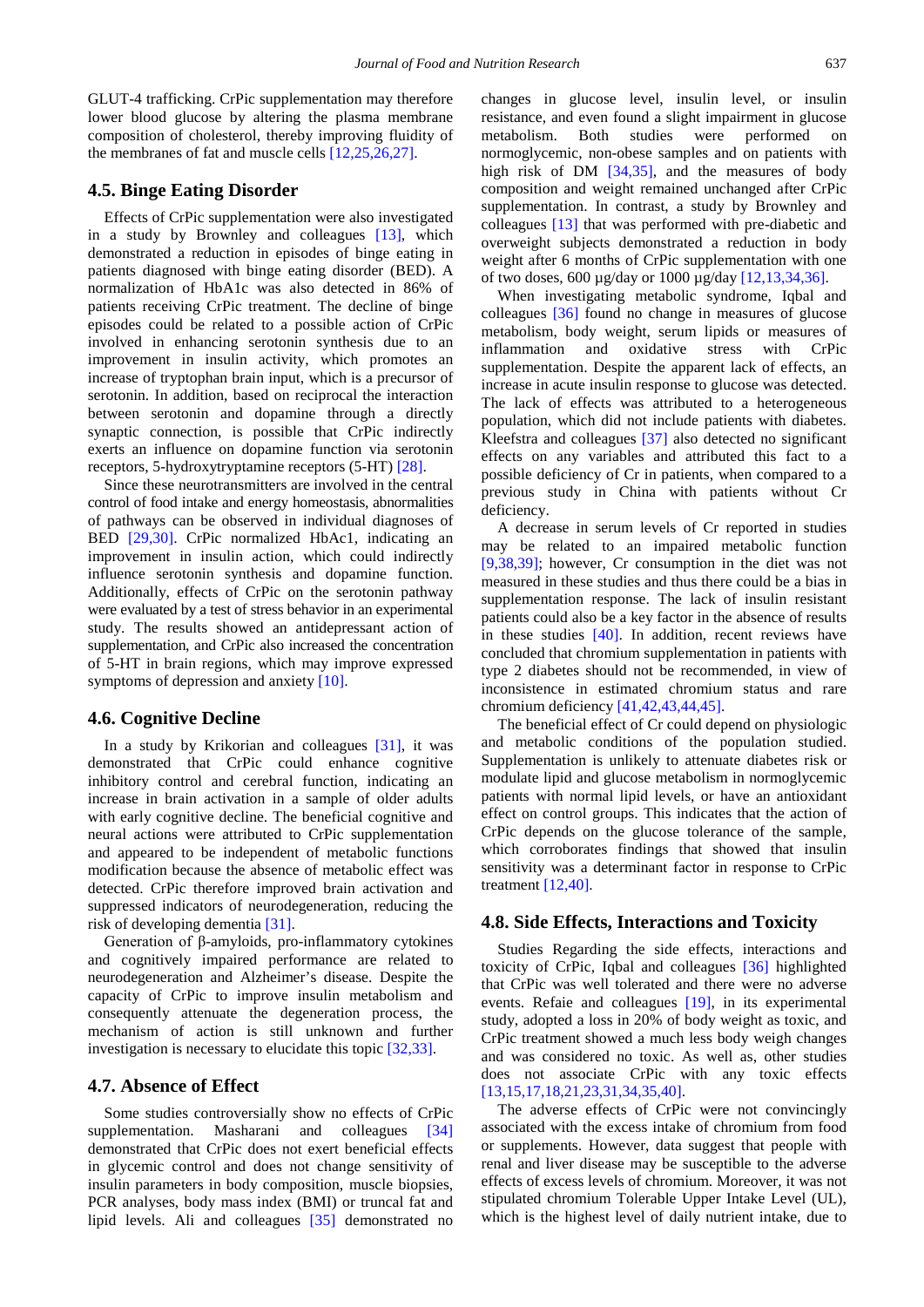insufficient data, the intake of doses higher than the studies use with any adverse effect require more studies [\[46,47\].](#page-6-21)

In the literature, there is evidence that Chromium may interact with other nutrients, dietary substances and medications. It may has its absorption improved when was given with ascorbic acid, however only one study demonstrate that association. High percent of simple sugars in diet may increase chromium urinary excretion. Phytate interaction role in chromium is controversy, apparently phytate at high doses present adverse effect on chromium absorption, while phytate in low doses do not have negative effects on chromium. Concerning to medicines, antacids, other drugs that alter acidity of stomach and gastrointestinal prostaglandins may affect absorption of chromium. Association of chromium with prostaglandin inhibitors result in the increase of chromium levels in the blood, tissues and urine, while the use of antacids reduces chromium absorption and retention [\[46\].](#page-6-21)

In relation of CrPic toxicity, articles that evaluate it do not detect any tissue lesion, neither DNA damage, in liver or kidney in *in vitro* and *in vivo* tests using the same supplement range dose of 300 to 1000µg/kg. In addition, National Toxicity Program shows no evidence of CrPic induces any carcinogenesis. This low level of toxicity probably occurs due to poor chromium absorption [\[4,46,47\].](#page-5-5) 

## **4.9. Application, Dose, Time and Sample of Supplementation**

Most studies reviewed used subjects with diabetes or pre-diabetes, or subjects with high risk for DM, and aimed to investigate outcomes such as glucose and insulin sensitivity, related comorbidity risk, oxidative challenge and factors influencing the clinical response of chromium treatment. Other studies investigated the properties of CrPic in relation to hypercholesterolemia, binge eating disorder, cerebral cognitive control and metabolic syndrome. Overall, studies showed a variance in treatment duration from 4 weeks to 6 months and used doses ranging from 25 to 1000 µg/kg. Most samples selected for studies presented impaired glucose metabolism and showed a beneficial effect of supplementation, independent of the duration of the study.

In relation to the dosage used and study duration, the dosage appears to be the most determinant aspect of the success of CrPic therapy, based on the studies that found a dose-dependent response in all parameters. Duration of therapy seems not to be an important aspect of CrPic results, since no effects of supplementation, as well as occasionally conflicting results, were observed. Beneficial effects of CrPic supplementation over four weeks were found, but absence of effects over six months of supplementation was also found [\[18,19,35\].](#page-6-4) Healthy individuals showed no difference in any analyses. When the individuals presented some metabolic disorder, a potential restoration of parameters was observed after supplementation protocol [\[13,17,35,48\].](#page-6-10)

## **5. Conclusion**

The supplementation of CrPic appears to contribute to the improvement of metabolic control and impaired health condition. More studies are required, however, to better define proper dosage and length of time for supplementation and to evaluate the possible beneficial effects in different clinical conditions. Thus, this review was able to conclude that CrPic benefits patients with pathological alterations and could be used as an auxiliary therapy for many diseases.

## **Acknowledgements**

The authors would like to thank Universidade Federal de Ciências da Saúde de Porto Alegre (UFCSPA), Coordenação de Aperfeiçoamento de Pessoal de Nível Superior (CAPES) and Fundação de Amparo à Pesquisa do Estado do Rio Grande do Sul (FAPERGS).

## **Statement of Competing Interests**

The authors declare that they have no conflict of interest.

## **References**

- <span id="page-5-0"></span>[1] J.B. Vincent, "Elucidating a biological role for chromium at a molecular level", *Accounts of Chemical Research* 33(7). 503-510. Jul.2000.
- [2] R.A. Anderson, "Chromium and insulin resistance", *Nutrition Research Reviews* 16(2). 267-275. Dec. 2003.
- <span id="page-5-1"></span>[3] Z.Q. Wang, W.T. Cefalu, "Current Concepts About Chromium Supplementation in Type 2 Diabetes and Insulin Resistance", *Current Diabetes Reports* 10(2) 145-151. Apr.2010.
- <span id="page-5-5"></span>[4] M. Peng, X. Yang, "Controlling diabetes by chromium complexes: The role of the ligands", *Journal of Inorganic Biochemistry* 146. 97-103. May.2015.
- <span id="page-5-3"></span>[5] R.I. Press, J. Geller, G.W. Evans, "The effect of chromium picolinate on serum-cholesterol and apolipiprotein fractions in human-subjects", *Western Journal of Medicine* 152(1). 41-45. Jan.1990.
- <span id="page-5-2"></span>[6] N. Suksomboon, N. Poolsup, A. Yuwanakorn, "Systematic review and meta-analysis of the efficacy and safety of chromium supplementation in diabetes*", Journal of Clinical Pharmacy and Therapeutics* 39(3). 292-306. Jun.2014.
- <span id="page-5-4"></span>[7] J.S. Volek, R. Silvestre, J.P. Kirwan, M.J. Sharman, D.A. Judelson, B.A. Spiering, J.L. Vingren, C.M. Maresh, J.L. Vanheest, W.J. Kraemer, "Effects of chromium supplementation on glycogen synthesis after high-intensity exercise", *Medicine and Science in Sports and Exercise* 38(12). 2102-2109. Dec2006.
- [8] W. Abebe, J.Y. Liu, H. Wimborne, M.S. Mozaffari, "Effects of chromium picolinate on vascular reactivity and cardiac ischemiareperfusion injury in spontaneously hypertensive rats", *Pharmacological Reports* 62(4). 674-682. Jul.2010.
- <span id="page-5-7"></span>[9] N.M. Al-Rasheed, H.A. Attia, R.A. Mohamed, N.M. Al-Rasheed, M. Al-Amin, "Preventive Effects of Selenium Yeast, Chromium Picolinate, Zinc Sulfate and their Combination on Oxidative Stress, Inflammation, Impaired Angiogenesis and Atherogenesis in Myocardial Infarction in Rats", *Journal of Pharmacy and Pharmaceutical Sciences* 16(5). 848-867. 2013.
- <span id="page-5-8"></span>[10] V.K. Dubey, F. Ansari, D. Vohora, R. Khanam, "Possible involvement of corticosterone and serotonin in antidepressant and antianxiety effects of chromium picolinate in chronic unpredictable mild stress induced depression and anxiety in rats", *Journal of Trace Elements in Medicine and Biology* 29. 222-226. 2015.
- [11] J.B. Vincent, "Recent advances in the nutritional biochemistry of trivalent chromium", *Proceedings of the Nutrition Society* 63(1). 41-47. Feb.2004.
- <span id="page-5-6"></span>[12] W.T. Cefalu, J. Rood, P. Pinsonat, J. Qin, O. Sereda, L. Levitan, R.A. Anderson, X.H. Zhang, J.M. Martin, C.K. Martin, Z.Q. Wang, B. Newcomer, "Characterization of the metabolic and physiologic response to chromium supplementation in subjects